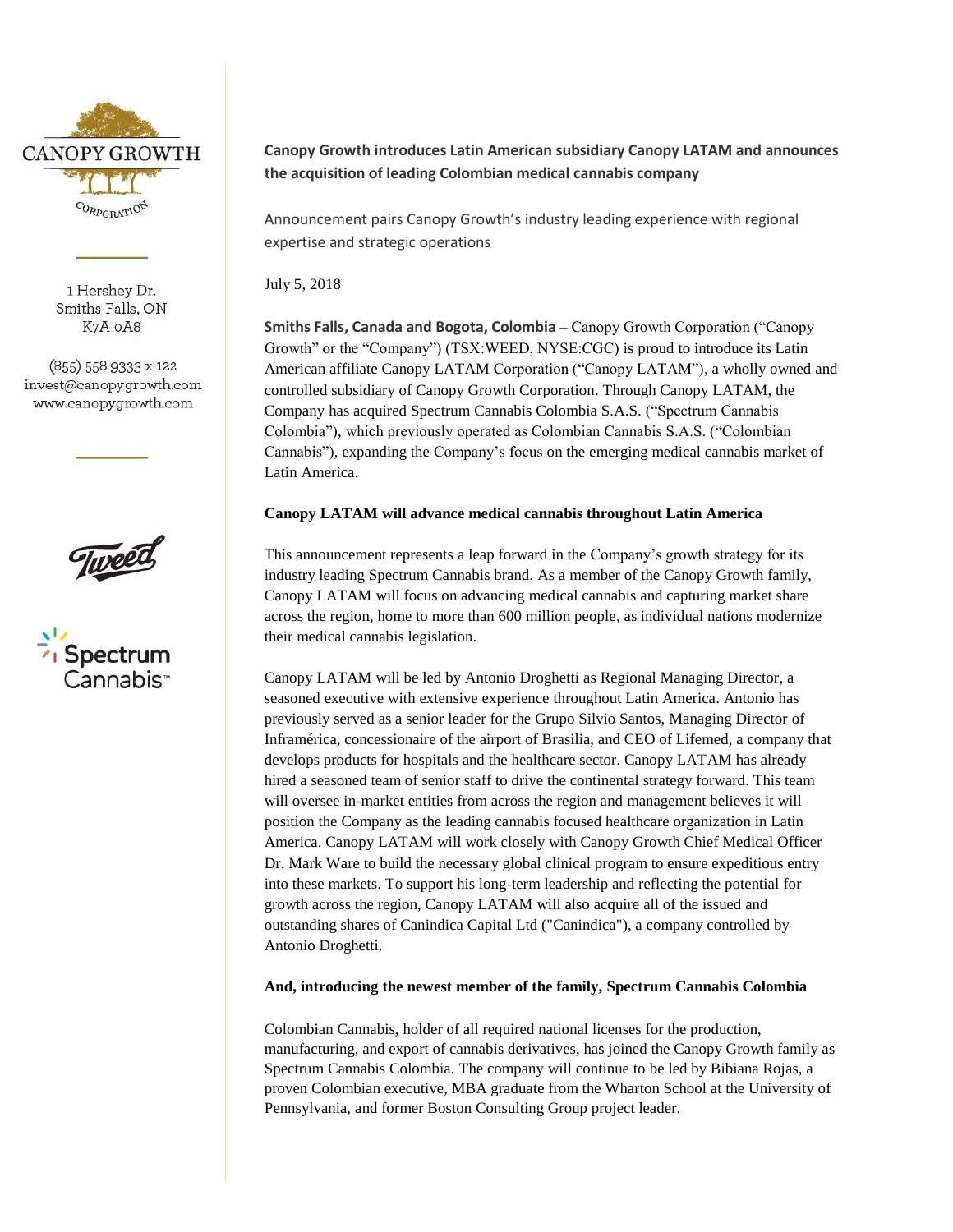With its headquarters in the rich agricultural state of Huila, which averages more than 280 sunny days per year, Spectrum Cannabis Colombia will serve as a regional production and processing hub for Canopy LATAM. Further, Spectrum Cannabis Colombia owns a uniquely-positioned 126 hectare farm suitable for growing and future operations. This site receives a steady supply of fresh water from a natural lagoon, has favourable electricity rates, and is currently licensed for 42 hectares (4.5 million sq. ft.) of production capacity for both psychoactive and non-psychoactive (<1% THC) cannabis.

Leveraging the experience of Canopy Growth, Spectrum Cannabis Colombia will build the necessary facilities to provide for value-added production and sales in Colombia and the broader region, with all products produced intended for regional markets in Latin America. Construction is expected to commence by the end of summer 2018 and be complete within twelve months.

Colombia has a proud history of agricultural production and global leadership, from coffee to cacao to roses to orchids, and thanks to progressive cannabis legislation, it is strategically positioned to serve as Canopy Growth's production, processing, and export hub for Latin America with its operations central to the growth strategy for Canopy LATAM.

### **Announcement builds on existing research activity lead by Spectrum Cannabis Chile**

Chile is well known throughout Latin America for its progressive approach to research and development and Spectrum Cannabis Chile will operate as part of the broader LATAM structure, to ensure that the clinical and market access work already underway in the country for several years can be leveraged into expeditious market access. This further supports the Company's strategy of focused in-market entities that leverage the unique benefits of each nation.

# **Advancing Canopy Growth's operations in Brazil**

In line with the significant potential of the region as a whole, Canopy LATAM will advance the organization's strategy for Brazil, the continent's largest country with over 200 million inhabitants.

Initially focused on medical cannabis research, the Brazilian in-market entity will also be led by Antonio Droghetti, Regional Managing Director, Canopy LATAM. Through his experience in building and growing businesses within the country, including in the healthcare sector, Antonio will manage a team focused on the Brazilian market and will direct engagement with regulators.

As the country reviews its medical cannabis legislation, Canopy LATAM will position itself to meet future demand for medical cannabis in this high potential market.

### **A regional strategy for global success**

Management believes the Company is positioned for success with a rapidly evolving Latin American operation built on the progressive regulatory environment and unique natural growing climate of Colombia, paired with R&D emanating from Chile, and regional oversight from Canopy LATAM to build numerous markets across South and Central America. As other Latin American nations update their regulations related to medical cannabis,

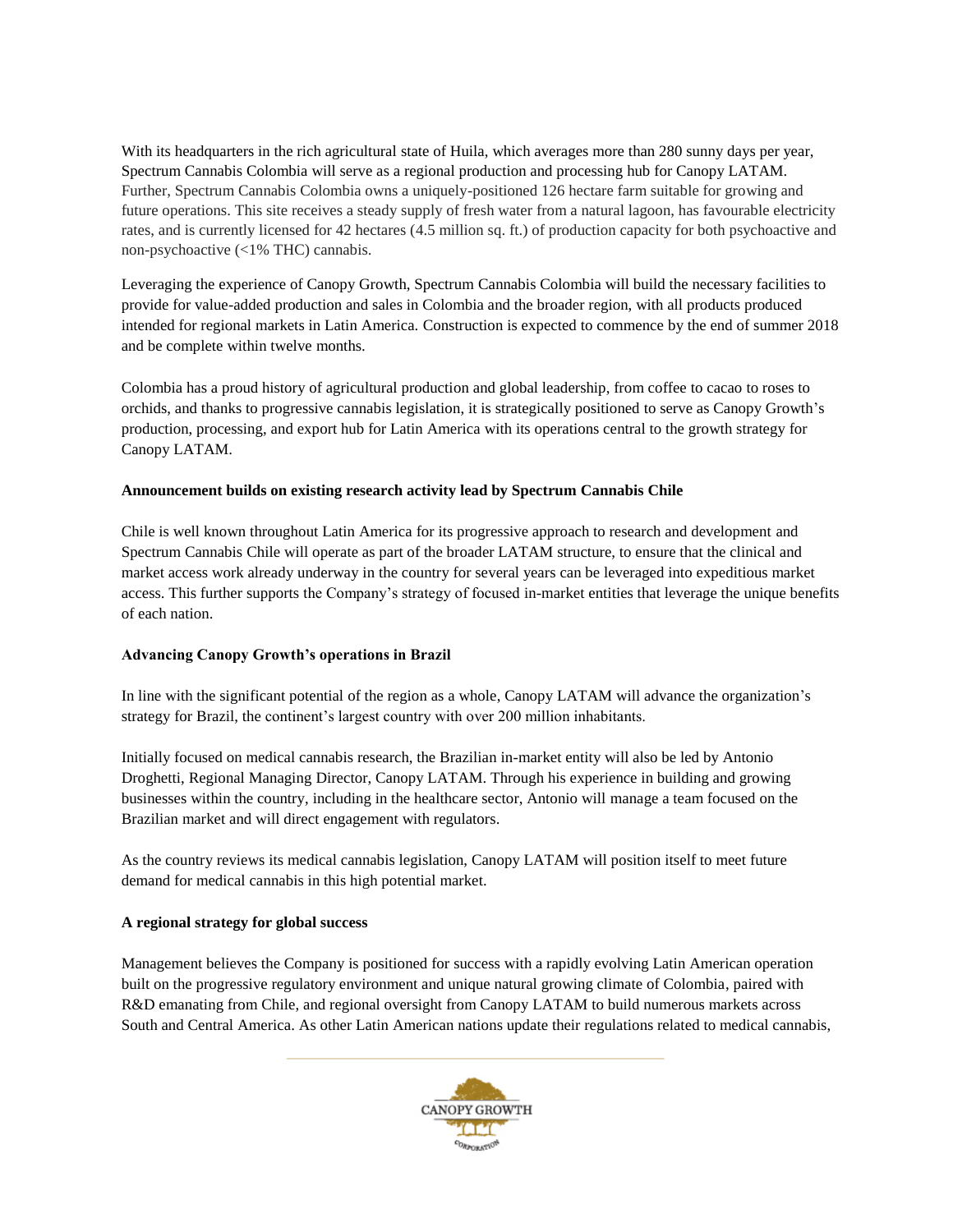Canopy LATAM will identify opportunities and actively pursue local operations as part of a focused regional growth strategy while ensuing patients have access to high quality, regulated medical cannabis.

### **Quotes from leadership**

"Today is a historic day for Canopy Growth and a victory for patients across Latin America as we take a leap forward in the future of medical cannabis across the region," said Mark Zekulin, President and Co-CEO, Canopy Growth. "Sustainable regional production coupled with focused in-market entities led by seasoned regional executives is our winning formula, and the launch of Canopy LATAM represents another successfully executed step in our ambitious global growth strategy."

"I'm proud to join the Canopy Growth family and look forward to growing Canopy LATAM into the leading cannabis focused healthcare provider in Latin America," said Antonio Droghetti, Regional Managing Director, Canopy LATAM. "Our region has incredible potential and a real need for controlled, high quality medical cannabis. Leveraging the experience of Canopy Growth and the regional expertise of our country leaders and senior management team, we will collaborate with regulators and ensure that healthcare professionals and patients have access to the information and products they need."

"Thanks to our climate, location, and progressive regulations, we've believed from the beginning that Colombia was uniquely positioned as a leader in the region's emerging medical cannabis industry," said Bibiana Rojas, Managing Director, Spectrum Cannabis Colombia. "It's a proud day as we join Colombian expertise with the world leader in medical cannabis. Together, we can continue to build our Colombian operations with the ambitious goal of serving as a production and processing hub for all of Latin America."

### **The Fine Print**

The Company has issued the former shareholders of Spectrum Cannabis Colombia 1,193,237 common shares in the capital of the Company on closing valued at \$34,832,593.

Upon the satisfaction of four further milestones, the Company will issue the former shareholders of Spectrum Cannabis Colombia up to 524,576 common shares in the capital of the Company on the completion of each milestone. Each of the four milestone payments is valued at \$15,313,255. The maximum value issuable to the shareholder of Spectrum Cannabis Colombia on closing and pursuant to the four milestones is \$61,253,019.

The Company will issue the shareholders of Canindica, a company controlled by Antonio Droghetti, 595,184 common shares in the capital of the Company on closing valued at \$18,666,667 based upon the 20 day volume weighted average trading price of the Company's common shares on the TSX on the date prior to the date of closing.

Upon the satisfaction of four different milestones, the Company will issue the shareholders of Canindica additional common shares, with each milestone valued at \$9,333,333 and to be paid out in common shares based upon the 20 day volume weighted average trading price of the Company's common shares on the TSX on the date prior to the date each such milestone is satisfied. The maximum value issuable to the shareholder of Canindica on closing and pursuant to the four milestones is \$37,333.333.

On July 4, 2023, the Company shall make an extra payment to those parties who had completed all of their milestones by that date. Payment will be made in common shares of the Company based upon the 20-day volume

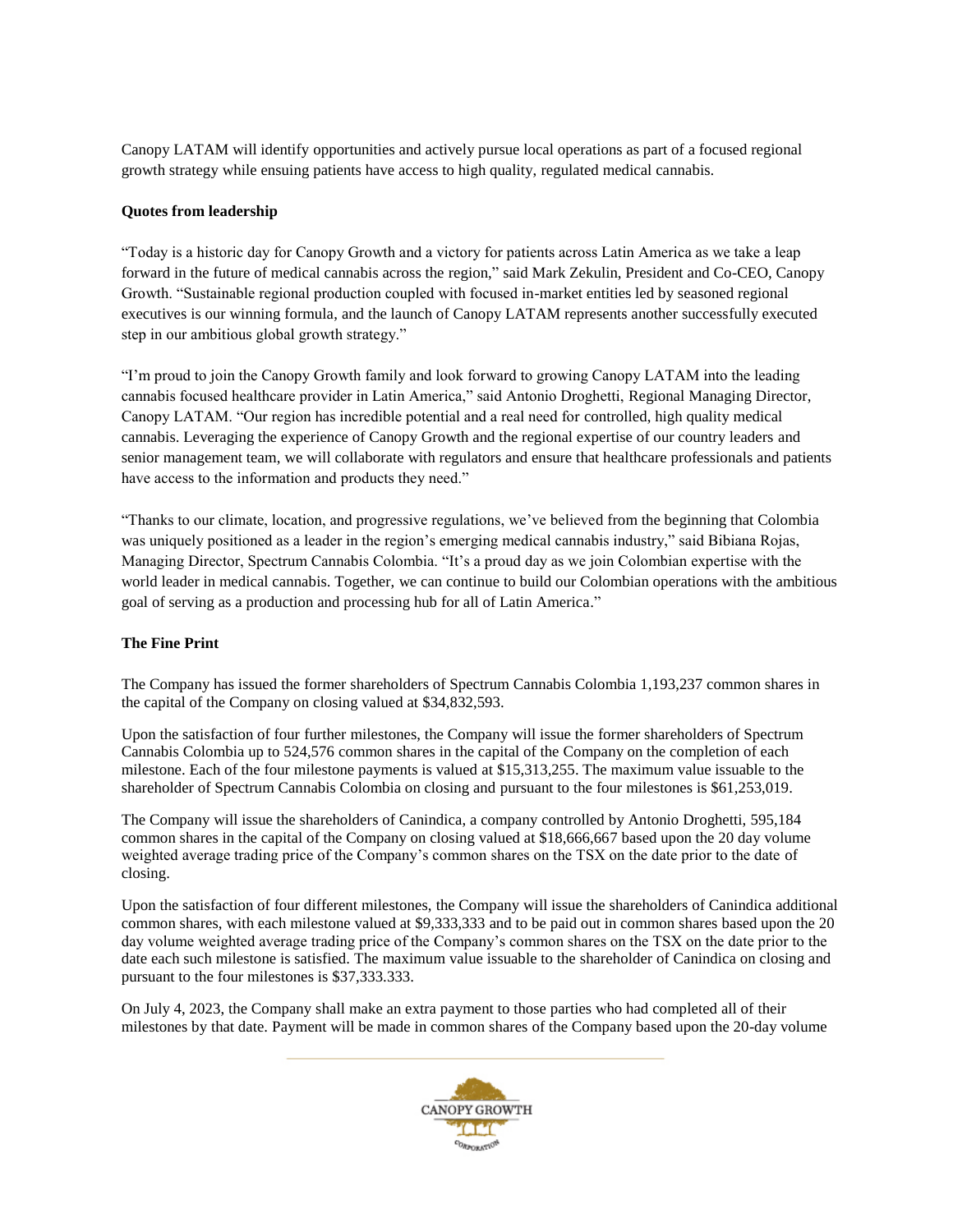weighted average trading price of the Company's common shares on the TSX on July 4, 2023. The Company will issue the former shareholder of Spectrum Cannabis Colombia common shares of the Company equal to four percent (4%) of the fair market value of Canopy LATAM. The Company will issue to Canindica, such number of common shares of the Company equal to six percent (6%) of the fair market value of Canopy LATAM.

All amounts are in United States dollars unless otherwise noted.

Spectrum Cannabis. Medical Cannabis Simplified.

**Contacts:** Media Relations Caitlin O'Hara [Caitlin.ohara@canopygrowth.com](mailto:Caitlin.ohara@canopygrowth.com) 613-291-3239

Investor Relations Tyler Burns [Tyler.burns@canopygrowth.com](mailto:Tyler.burns@canopygrowth.com) 855-558-9333 ex 122

Director: Bruce Linton [tmx@canopygrowth.com](mailto:tmx@canopygrowth.com)

#### **About Canopy Growth Corporation**

Canopy Growth is a world-leading diversified cannabis and hemp company, offering distinct brands and curated cannabis varieties in dried, oil and Softgel capsule forms. From product and process innovation to market execution, Canopy Growth is driven by a passion for leadership and a commitment to building a world-class cannabis company one product, site and country at a time.

Canopy Growth has established partnerships with leading sector names including cannabis icon Snoop Dogg, breeding legends DNA Genetics and Green House seeds, and Fortune 500 alcohol leader Constellation Brands, to name but a few. Canopy Growth operates ten licensed cannabis production sites with over 2.4 million square feet of production capacity, including over 500,000 square feet of GMP-certified production space. The Company has operations in ten countries across five continents. The Company is proudly dedicated to educating healthcare practitioners, conducting robust clinical research, and furthering the public's understanding of cannabis, and through its partly owned subsidiary, Canopy Health Innovations, has devoted millions of dollars toward cutting edge, commercializable research and IP development. Through partly owned subsidiary Canopy Rivers Corporation, the Company is providing resources and investment to new market entrants and building a portfolio of stable investments in the sector. From our historic public listing on the Toronto Stock Exchange and New York Stock Exchange to our continued international expansion, pride in advancing shareholder value through leadership is engrained in all we do at Canopy Growth. For more information visit www.canopygrowth.com

#### **About Spectrum Cannabis**

Spectrum Cannabis, a wholly-owned subsidiary of Canopy Growth, is dedicated to simplifying medical cannabis for patients and healthcare practitioners. Spectrum Cannabis is an international medical business which interfaces with healthcare professionals and patients around the world. Founded in Canada, Spectrum Cannabis operates in Australia, South America, Africa and across Europe. Spectrum Cannabis products